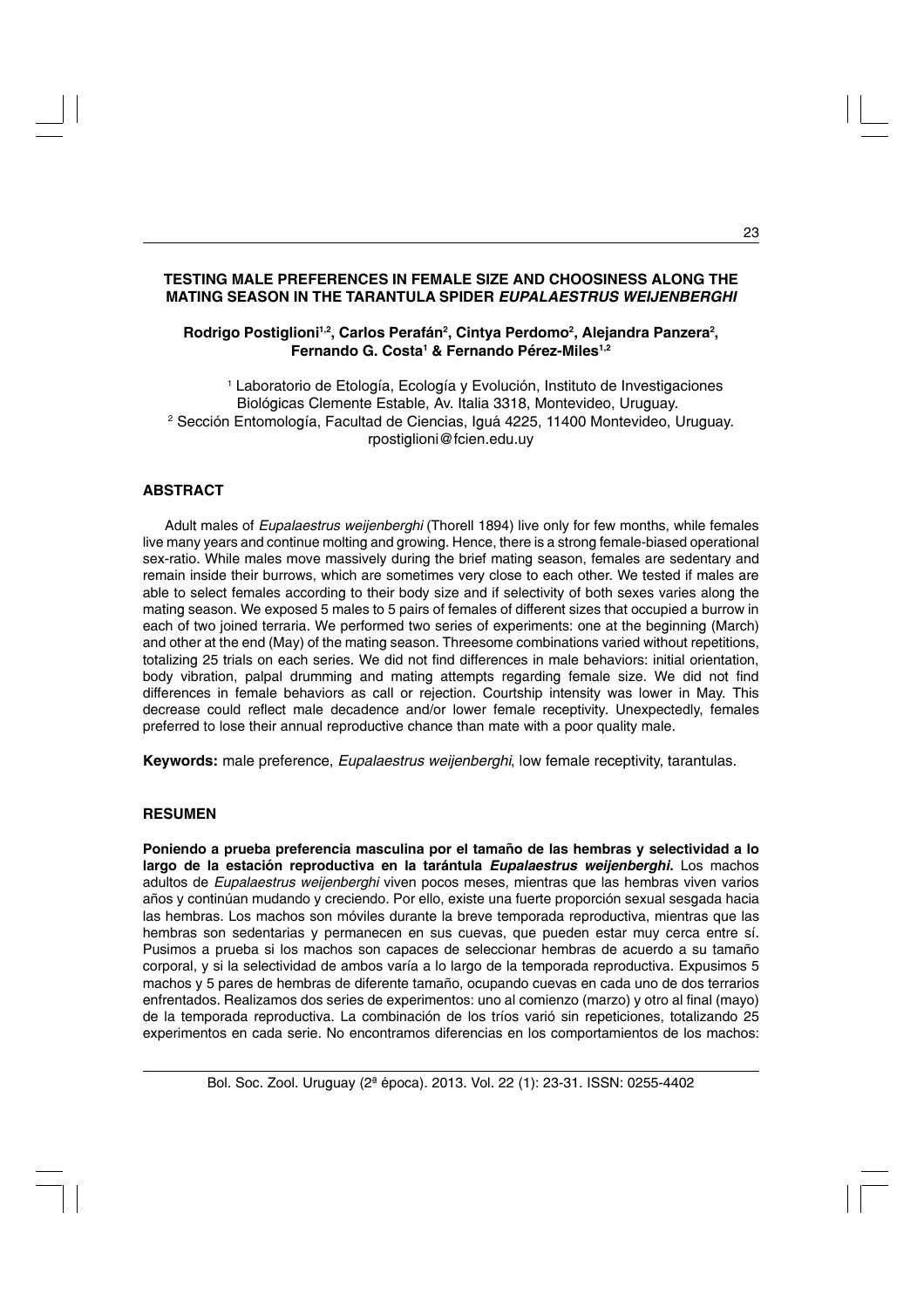orientación inicial, vibraciones corporales, tamborileo palpar e intentos de monta con respecto al tamaño femenino. La intensidad del cortejo fue menor en mayo. Esta disminución podría reflejar la decadencia de los machos y/o una menor receptividad de las hembras. Inesperadamente, las hembras prefieren perder su oportunidad anual para reproducirse que copular con un macho de baja calidad.

**Palabras clave:** preferencia masculina, *Eupalaestrus weijenberghi*, baja receptividad femenina, tarántulas.

# **INTRODUCTION**

*Eupalaestrus weijenberghi* (Thorell 1874) is a medium-sized tarantula (Fig. 1), very common in Southern meadows of Uruguay (Costa & Pérez-Miles, 2002). According to Pérez-Miles *et al.* (2005) females and juveniles live in burrows, while males, after reaching adulthood, become the walking sex, meaning they actively search for females. The brief mating season goes from late February to early May: late-summer and middle-autumn in the Southern hemisphere (Costa & Pérez-Miles, 2002). At the end of this period, adult males found at the field show bad body condition and die soon after. Females, after reaching maturity, live 8-10 years. Conversely, adult males live for only 3 months. Therefore, a pronounced female-male biased operational sex ratio is expected (Costa & Pérez-Miles, 2002). Considering that adult females are receptive every two years, the actual operational sex ratio could be 4-5 females per male (Postiglioni *et al.*, 2005; Pérez-Miles *et al.*, 2007). Females copulate only once during each reproductive period (sequentially monandrous) and usually early in the mating season (Pérez-Miles *et al.*, 2007). After reaching adulthood, females molt every two years, as occurs with other theraphosids (Costa & Pérez-Miles, 2002). Consequently, females show a high variation in body size, being old females larger than young females.



**Fig. 1.** Adult female (A) and male (B) of *Eupalaestrus weijenberghi*. The bar reference indicates 10 mm length.

Bol. Soc. Zool. Uruguay (2ª época). 2013. Vol. 22 (1): 23-31. ISSN: 0255-4402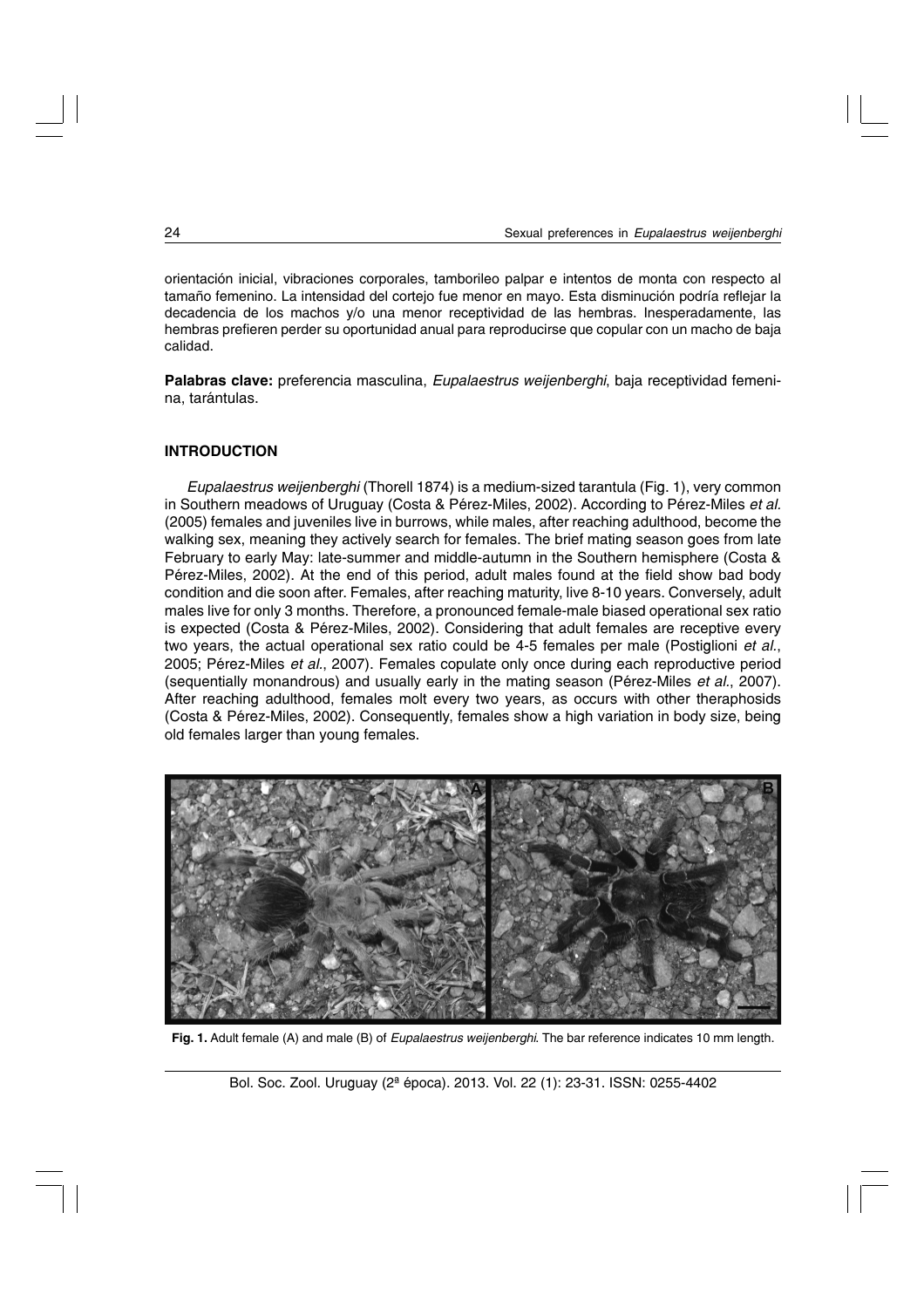#### POSTIGLIONI *et al.*

Burrow density of *E. weijenberghi* is very high, reaching 0.65 individuals per square meter with a minimal distance between entrances of 33 cm (Pérez-Miles *et al.*, 2005). Consequently, from the male perspective, a high availability of receptive females is expected. Male courtship includes body vibrations, which consist of spasmodic movements of the third leg pair (Baruffaldi *et al.*, 2008) and palpal drumming. Quirici & Costa (2005) found that the main signals used by males during courtship of *E. weijenberghi* are seismic and these signals would be generated by body vibrations. These authors also reported that these seismic signals elicited sexual responses of females in burrows 136 cm away from the male (Quirici & Costa, 2007). Considering the proximity of burrows found in the field, the distance at which females can respond and the possibility of males as a scarce resource, this is a propitious scenario for female competition and male mate choice (Avilés *et al.*, 2000; Huber, 2005).

Male mate choosiness is widespread among insects and other animals (Gwynne, 1991). Most common male preferences are associated to maximize their fertilization success on each mating. Male preferences could favor female phenotypes related with high fecundity (Gwynne, 1991; Bonduriansky, 2001). In spiders, male mate choice has received little attention and mainly restricted to sexual cannibalistic species. In these cases males do not remate and/or the density and the variation in the quality of females is high (Huber, 2005). A clear case of male choice was observed in *Allocosa brasiliensis* (Petrunkevitch 1910) and *A. alticeps* (Mello-Leitão 1944), two sand-dwelling wolf spiders, where males copulate more frequently with virgin females (Aisenberg *et al.*, 2011; Aisenberg & González, 2011). In *A. brasiliensis*, males show an extreme case of choosiness, being able of cannibalize females, preferentially those non-virgin or with a low body condition (Aisenberg *et al.*, 2011).

Choosy males are also expected in spiders when females perform courtship (Huber, 2005). Costa & Pérez-Miles (2002) reported this kind of behavior in *E. weijenberghi*, where female courtship includes an attracting response: foreleg tapping against the substrate, a behavior that was named female call. Females can also reject males performing forward and backward body movements, a display called piston behavior. When females finally accept mating with the courting male, they partially emerge from the burrow. Then, the males clasp female cheliceral fangs with their tibial spurs and raise females, allowing male palpal insertions on the female genital openings (Pérez-Miles *et al.*, 2007).

Since females mate only once per mating season (every two years), the number of available females will decay as soon as the season advances. This fact will reduce the initial femalebiased operational sex-ratio, becoming females a more limited resource (Pérez-Miles *et al.*, 2007). At the beginning of the mating season, when female-biased sex-ratio is achieved, females are highly choosy (Pérez-Miles *et al.*, 2007). As predicted, if females are too choosy, they increase the risk of losing their reproductive opportunities and a whole reproductive period. In this scenario, females could become less restrictive as the sexual period advances and decrease choosiness.

Many aspects of the biology of this type of spiders, referring in particular to most of the tarantulas, still remain unknown. In the same way, sexual selection and other studies of the reproductive biology of these animals are very scarce (Costa & Pérez-Miles, 2002; Pérez-Miles *et al.*, 2007).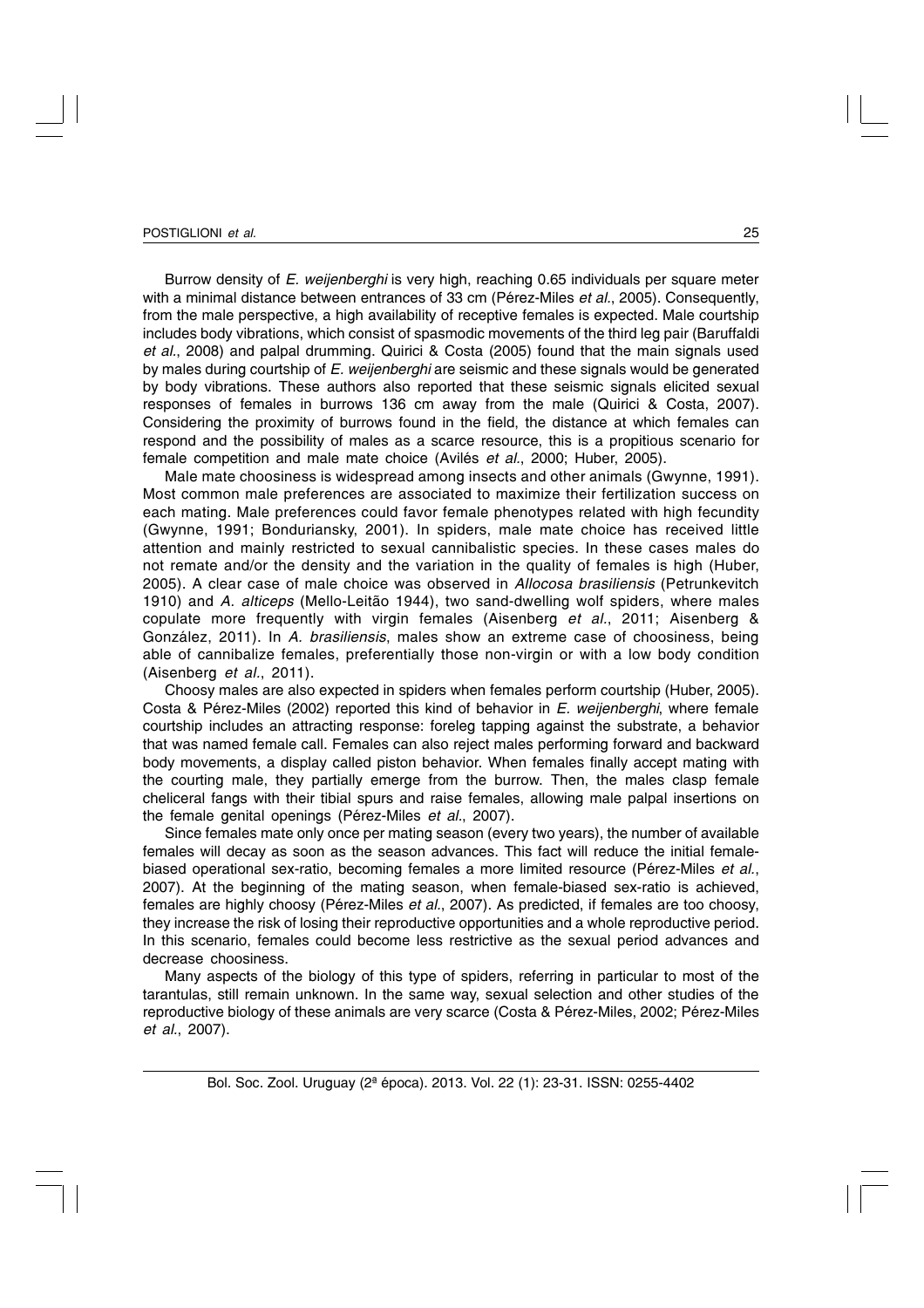In this work we tested if body size affects female attractiveness by evaluating the orientation of the male to a female burrow and the occurrence and intensity of courtship displays. We additionally tested if female attractiveness or receptivity varied from the beginning to the end of the sexual period. The underlying hypotheses were: a) large females would be preferred instead of smaller ones because larger size in spiders in general implies more eggs (Beck & Connor, 1992) and consequently males could increase their reproductive success, and b) virgin females would be more receptive at the end of the reproductive period to avoid the risk of losing mating opportunities during the reproductive period.

# **MATERIALS AND METHODS**

Five adult males of *E. weijenberghi* were captured in February and early March 2007, walking on the roads of Northern Salinas, Canelones, Uruguay (34°44'11.44"S, 55°51'40.57"W). Ten adult females were selected considering their body size: five large females (14.9  $\pm$  0.49 mm carapace width; range 14.05-15.45 mm) and five small females (12.78  $\pm$  0.76 mm, range 12.05-13.60 mm). All females were maintained at least for two years before experiments under laboratory conditions, allowing us to know at least their more recent reproductive history. Females were collected in burrows at Southern Uruguay, in the Provinces of Canelones, Colonia, Durazno, Flores and Montevideo. All individuals were maintained in glass jars (9 cm diameter, 14 cm height) with a layer of soil and water provision. Spiders were fed *ad libitum* with cockroaches (*Blaptica dubia*, Blattaria, Blaberidae). All the females were considered sexually receptive, as they molted between December 2006 and February 2007 and they did not copulate after that (Pérez-Miles *et al.*, 2007).

The experiments were performed in two different series: a first series in March (early mating season) and a second series in May (late mating season). Along the first series room temperature was  $25.98 \pm 0.34$  °C, and in the second series it was  $21.06 \pm 0.71$  °C. Both series showed statistical differences in temperature (Mann-Whitney U-test:  $U = 0$ ,  $p <$ 0.0001).

During the experiments, females were kept in individual terraria of  $30 \times 14$  cm base and 19 cm height, with a layer of soil of approximately 7 cm height. Males were maintained in their respective glass jars. To facilitate the observation of behaviors, an artificial burrow was constructed against the glass wall of each terrarium and their entrances were placed at the middle of the terraria. The initial section of the burrow was vertical and turned to horizontal before reaching the terrarium floor (Fig 2), emulating burrows in natural conditions: approximately cylindrical, 25 mm of diameter and 200 mm length (Pérez-Miles *et al.*, 2005).

In order to test male preferences between two different sizes of females we joined two female terraria, by removing one of the lateral glass walls of each one. This removal allowed the contact of the two soil layers (ensuring the connection of seismic media) and permitted the free transit of the male throughout the surface. The burrow of the right terrarium was directed towards the right and the left terrarium towards the left (Fig. 2), keeping females as far as possible from each other. Since burrows were designed to allow the observation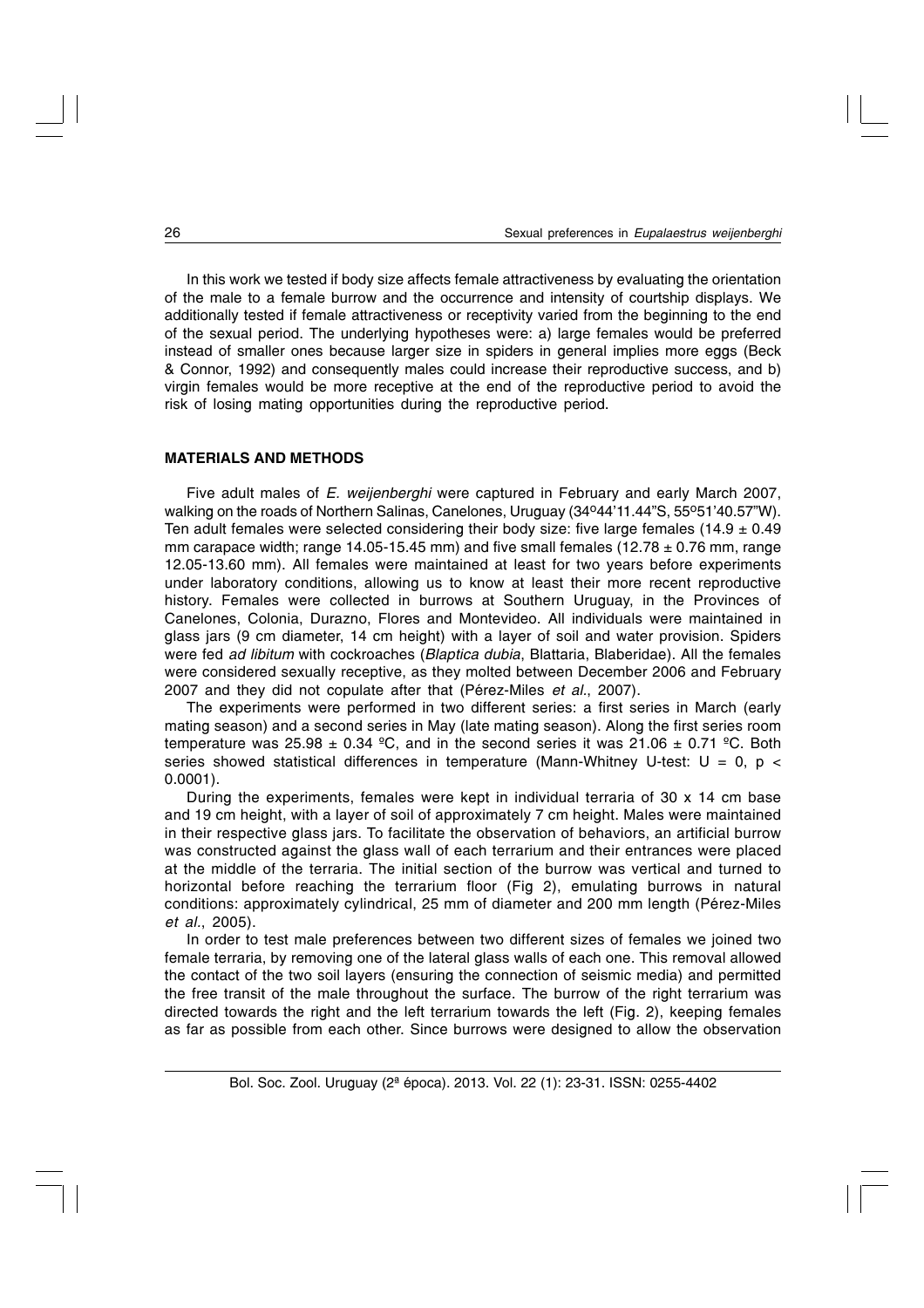

**Fig.2.** Experimental arena consisting in two joined terraria after removal of lateral glass walls. Each terrarium had one female burrow, left one had the small female and right burrow had the large one. The male confined into the plastic glass was deposited on the joint of both soils allowing the emergence and giving the chance of taking one of two ways.

of female behaviors, both females were necessarily placed in front of the observer. Given that also burrows had to maximize distances between females, which implied the removal of only one glass wall, and no mixing of different females sizes and terraria was allowed, the small female occupied the left terraria and the large female the right one (Fig. 2).

The location of the terraria in the laboratory during the observations varied randomly to avoid effects of light, noises or other environmental factors that could affect spider behavior. Females were placed in their terraria at least a week before the beginning of the first series of experiments and in all the cases they occupied and modified their burrows. In all trials, males were carefully placed on the joint of the two terraria, inside of a tumbled plastic glass (Fig. 2), until they emerged by themselves. The trial began when male contacted the substrate. This procedure allowed males to choose any of the two sides. The trials ended after 30 min or when the couple clasped the female cheliceral fangs with the male tibial spurs. Then, males were immediately removed from the terraria, avoiding mating. Male and female activities were followed by direct observation. We registered male first choice (right or left), locomotion, body vibration, palpal drumming, contact with burrow entrance, entering to the burrow and female clasping (for more details see Pérez-Miles *et al.*, 2007). In females we registered: locomotion, female call, emergence from the burrow, piston behavior and other rejecting behaviors.

We performed five trials by day during five days, totalizing 25 trials on each of the two series. Females were combined in different pairs without repetitions. Males were used only once with each female pair in each series.

For comparisons, we indexed the number of bouts per minute of male behaviors, as the trial duration was extremely variable (see Pérez-Miles *et al.*, 2007). We considered bouts of body vibration and palpal drumming performed until first female response. We compared frequencies using McNemar (for dependent samples) and Chi-square test with Yate's correction (for two independent samples). We tested normality (Shapiro-Wilk test) and homogeneity of variances (Levene test). We also used paired tests for comparisons of means: Student t-test for paired samples (parametric test) and Wilcoxon T test (nonparametric test). We used the Past Statistical package (Paleontological Statistics, version 1.18; Hammer *et al.*, 2004). Once the specimens die, voucher specimens will be deposited at the Arachnological collection of the Sección Entomología, Facultad de Ciencias, Montevideo, Uruguay (FCE-MY).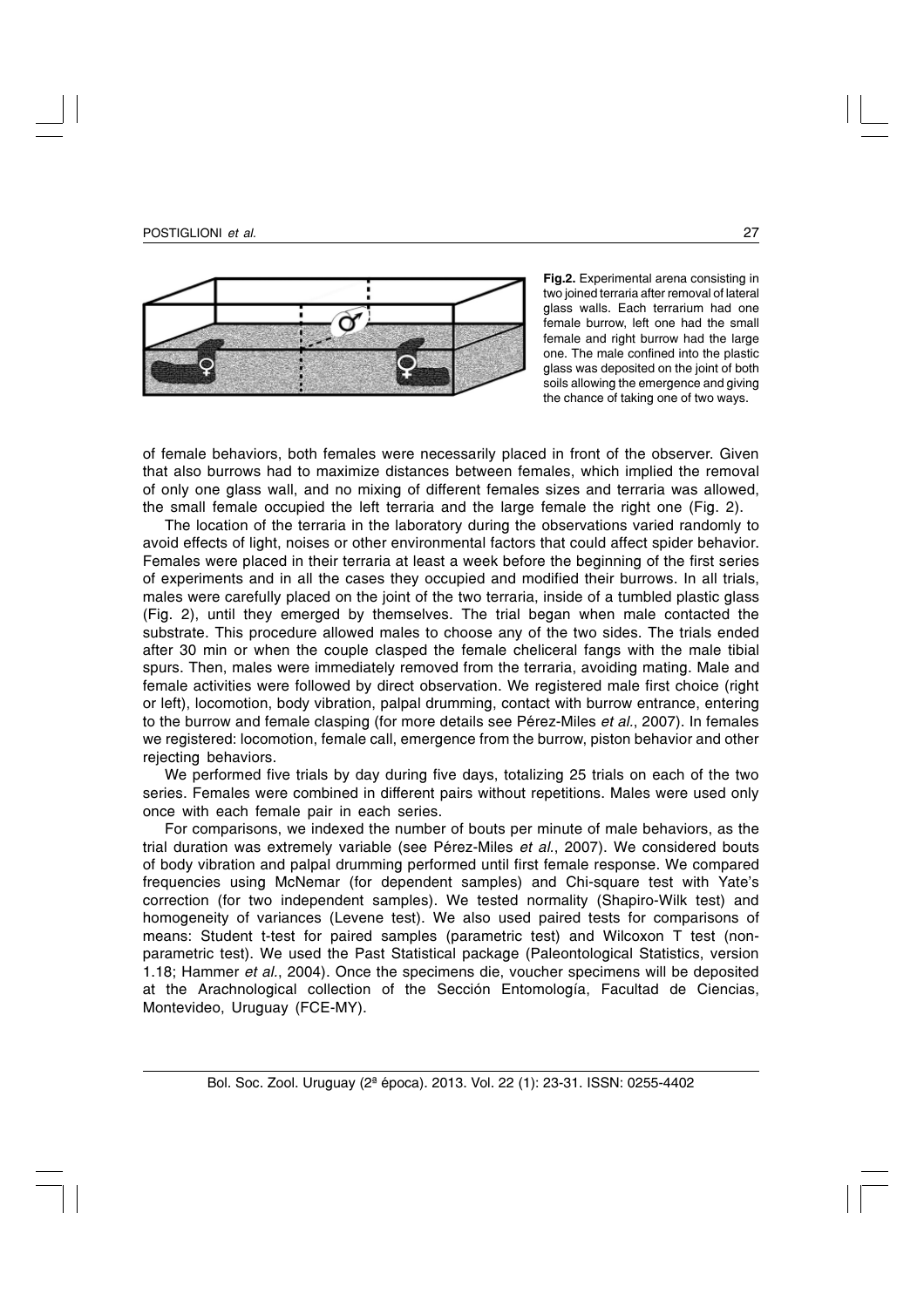## **RESULTS**

#### **Male behavior**

For comparisons we only used the data of body vibrations. We could not compare differences in palpal drumming owing to the low number of paired data ( $n=2$  in March,  $n=1$  in May). In the first experimental series, males did not show significant differences in initial orientation to female arenas according to female size ( $χ$ 2 = 0.02, P = 0.89): 12 went towards large females and 12 towards small females; one remained immobile in the center during the whole trial. When comparing the body vibration (bouts/min) regarding female size, we did not find significant differences (t =  $-1.3$ , n = 4, p = 0.28).

In the second experimental series, we did not find significant differences when we compared the initial orientation of males to female terraria ( $\chi$ 2 = 0.18, P = 0.67): 16 males went towards large females and 9 towards small females. When comparing the frequencies of bouts of body vibration of males faced with females of the two different sizes, we did not find statistical differences ( $t = 0.04$ ,  $n = 7$ ,  $p = 0.97$ ).

In order to compare the performance of male courtship between March and May, we grouped the data of body vibrations of males exposed to both large and small females. The body vibrations were more intense in March (1.18  $\pm$  0.43 bouts/min) than in May (0.61  $\pm$  0.32 bouts/ min) (paired t:  $t = 3.19$ ,  $n = 5$ ,  $p = 0.03$ ).

#### **Female behavior**

No differences were found in the occurrence of female call between large and small females, either in the first and the second series. Eight large and four small females called in the first series ( $\chi$ 2 = 0.89, p = 0.34) and three large and one small females in the second series of experiments ( $\chi$ 2 = 0.27, p = 0.60). The same occurred for females that accepted clasping: six large and four small females in the first series ( $\chi$ 2 = 0.89, p = 0.34) and a single clasping of large female in the second series. We did not find significant differences in rejecting behaviors between large and small females (none of the large and two of the small females in the first series; six large and six small in the second series).

We did not find significant differences in the number of females that called (McNemar  $\chi$ 2 = 0.8, p = 0.37), clasped (McNemar  $\chi$ 2 = 0.5, p = 0.48) or rejected males (McNemar  $\chi$ 2 = 0.25, p = 0.62) at least once, when comparing first and second series.

Additional single evidence of decreasing attractiveness was the case of a large female that received body vibrations from the five males and palpal drumming from four males, and called three times and clasped four times in the first series. In the second series the same female elicited only two body vibrations and one palpal drumming and did not perform any sexual behavior. We did not observe any simultaneous call of large and small females in any trial.

### **DISCUSSION**

Our results did not evidence male preferences related to female size. Males did not show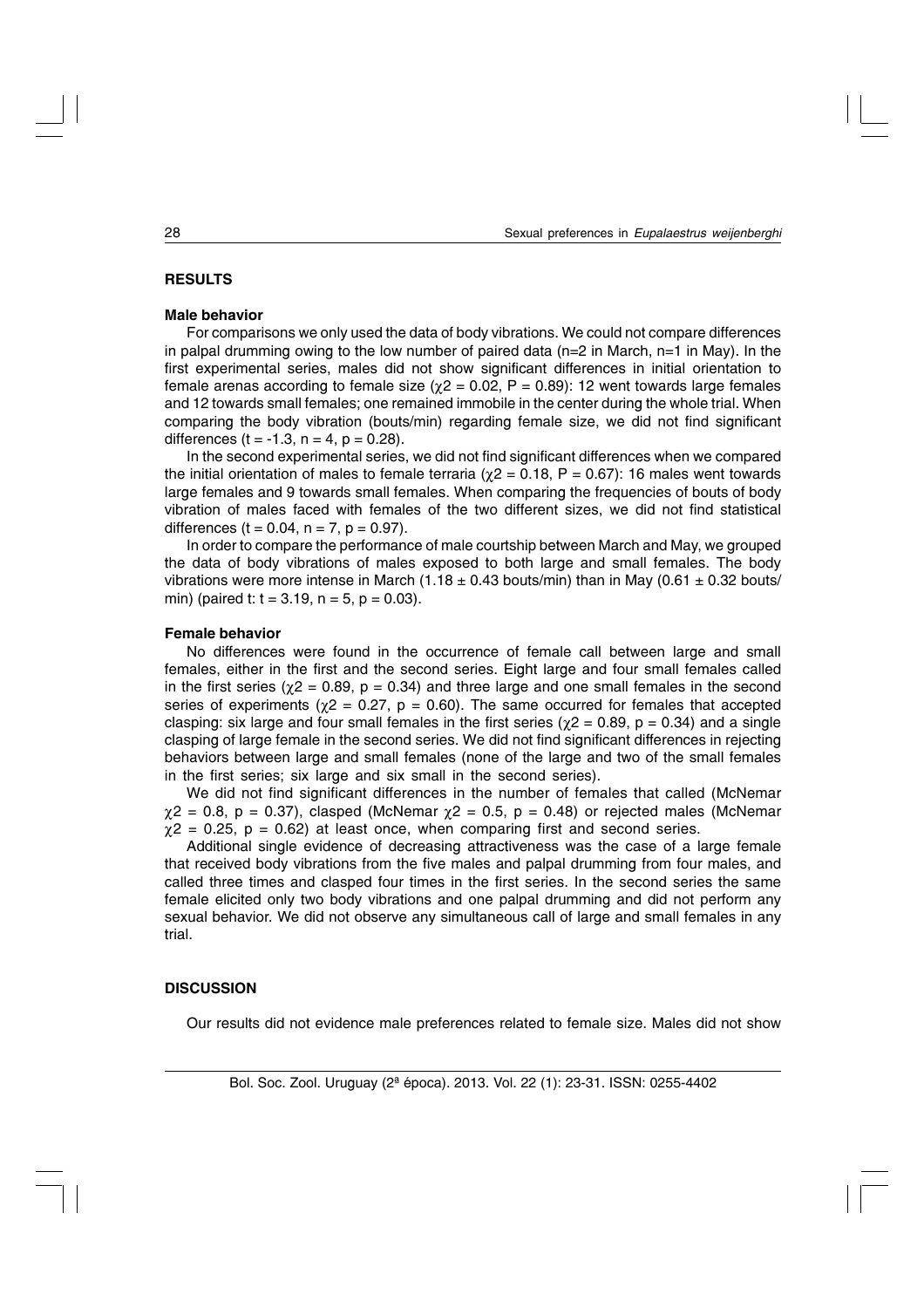any preference both after the contact with female silk or after female response. Mate choice by males in the absence of role reversal could be expected when some variation in female quality is observed and when the costs of male mating are such that a small fraction of the available females can be mated by an individual male (Huber, 2005). This unexpected result was not in agreement with the direct reproductive benefit of males, considering that usually large females lay more eggs (Beck & Connor, 1992), and particularly for spiders as stated by Uhl (1998), Danielson-François *et al.* (2002) and Huber (2005). These authors stressed the value of female size in male mate choice. The absence of male choice could be explained by the probably low cost of searching, courtship and copulation. This low cost is presumed considering the high density of females, low predation risks and the presence of only one brief palpal insertion during copulation (Costa *et al.*, 2004; Pérez-Miles *et al.*, 2005, 2007). All these factors could reduce the selective pressure for choosy males. Although we did not find any evidence of a biased initial orientation of the male, we cannot discard an intrinsic tendency of the males to turn to the right or left. Since large and small females were always put in the same position, additional evidence modifying female position is needed to discard this possibility.

On the other hand, females showed no decrease in selectiveness through the reproductive season (Pérez-Miles *et al.*, 2007) and they apparently prefer to lose a mating opportunity and consequently a reproductive period, than to copulate with a poor quality or maybe a late-season male. The decreased male courtship intensity in May regarding March could reflect a decrease in pheromone attractiveness, probably because May is about the end of the reproductive period. Another interpretation is that males are too old and that is why they court with low intensity, considering they live only two months as adults in the wild (Pérez-Miles *et al.*, 2007). Usually, females select intense and costly male signals which reflect a good health condition (Andersson, 1994). Males with honest signals would reflect their poor condition and consequently will be rejected by females. However, male rejection at the end of the reproductive period implies the loss of a reproductive opportunity for an annual cycle (Pérez-Miles *et al.*, 2007). Unexpectedly, females preferred this option than to decrease their attractiveness threshold and mate with a male in a poor body condition, which (on the other hand) could reflect the high cost of accepting a low quality male.

We did not find any evidence of the presumed female-female competition. In fact, in none of the trials the pair of females called together the same male, which could suggest a possible inhibition between the females. In our results, females only called when males were near the burrow. However, Quirici & Costa (2007) reported that females of this species can call males at more than 1.3 m from the burrow entrance. This contradiction is in agreement with our hypothesis of female-female inhibition.

# **ACKNOWLEDGEMENTS**

We would like to thank the Editor Anita Aisenberg and two anonymous reviewers for their suggestions that improved the final version of the manuscript. We also thank to Oscar Veloz, who provided some of the males used for the experiments.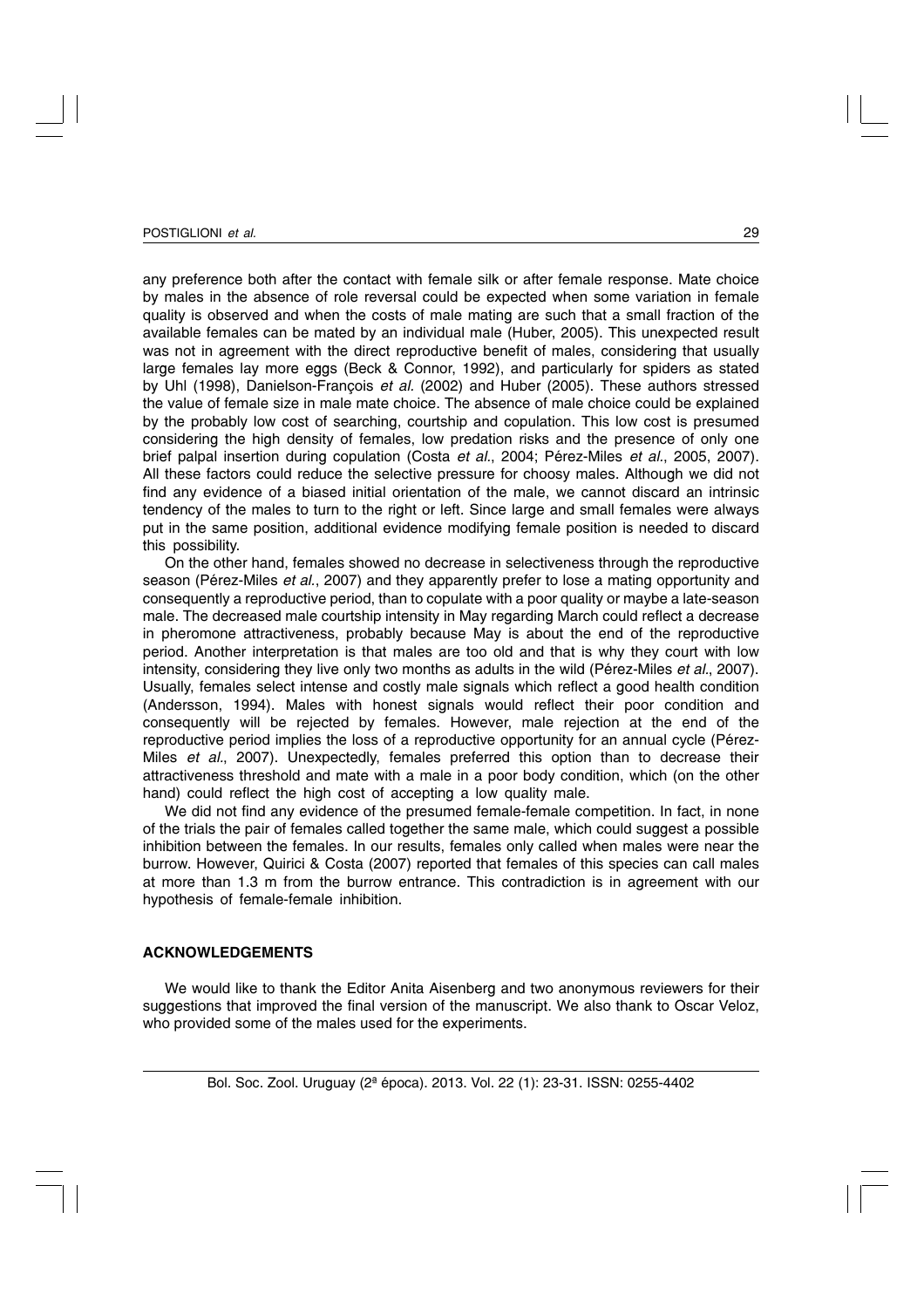# **REFERENCES**

Aisenberg A., Costa F.G. & González M. 2011. Male sexual cannibalism in a sand-dwelling wolf spider with sex role reversal. Biological Journal of the Linnean Society, 103: 68-75.

Aisenberg A. & González M. 2011. Male mate choice in *Allocosa alticeps* (Araneae: Lycosidae), a sand-dwelling spider with sex role reversal. Journal of Arachnology, 39: 444-448.

Andersson M. 1994. Sexual selection. Princeton University Press, Princeton, New Jersey. 599 pp. Avilés L., McCormack J., Cutter A. & Bukowski T. 2000. Precise, highly female-biased sex ratios in a social spider. Proceedings of the Royal Society of London, 267: 1445-1449.

- Baruffaldi L., Perafán C., Perdomo C., Pérez-Miles F. & Costa F.G. 2008. El tercer par de patas genera la comunicación sexual sísmica en dos especies de tarántulas: un estudio experimental. Actas II Congreso Latinoamericano de Aracnología, Salta, Argentina: 69.
- Beck M.W. & Connor E.F. 1992. Factors affecting the reproductive success of the crab spider *Missumenoides formosipe*s: the covariance between juvenile and adult traits. Oecologia, 92: 287-295.
- Bonduriansky R. 2001. The evolution of male mate choice in insects: a synthesis of ideas and evidence. Biological Reviews, 76: 305-339.
- Costa F.G. & Pérez-Miles F. 2002. Reproductive biology of Uruguayan theraphosids (Araneae, Mygalomorphae). Journal of Arachnology, 30: 571-587.
- Costa, F.G., Pérez-Miles F. & Mignone A. 2004. Pompilid wasp interactions with burrowing tarantulas: *Pepsis cupripennis* versus *Eupalaestrus weijenberghi* and *Acanthoscurria suina* (Araneae, Theraphosidae). Studies on Neotropical Fauna and Environment, 39: 37-43.
- Danielson-François A., Fetterer C. & Smallwood P. 2002. Body condition and mate choice in *Tetragnatha elongate* (Araneae, Tetragnathidae). Journal of Arachnology, 30: 20-30.
- Gwynne D.T. 1991. Sexual competition among females: what causes courtship-role reversal? Trends in Ecology and Evolution, 6: 118-121.
- Hammer Ø., Harper D.A. & Ryan P.D. 2004. Past Paleontological Statistics version 1.24. http:/ /folk.uio.no/ohammer/past.
- Huber B.A. 2005. Sexual selection research on spiders: progress and biases. Biological Reviews, 80: 363-385.
- Pérez-Miles F., Costa F.G., Toscano-Gadea C. & Mignone A. 2005. Ecology and behaviour of the 'road tarantulas' *Eupalaestrus weijenberghi* and *Acanthoscurria suina* (Araneae, Theraphosidae) from Uruguay. Journal of Natural History, 39: 483-498.
- Pérez-Miles F., Postiglioni R., Montes-de-Oca L., Baruffaldi L. & Costa F.G. 2007. Mating system in the tarantula spider *Eupalaestrus weijenberghi* (Thorell, 1894): Evidences of monandry and polygyny. Zoology, 110: 253-260.
- Postiglioni R., Pérez-Miles F. & Costa F.G. 2005. Las hembras de *Eupalaestrus weijenberghi* (Araneae, Theraphosidae) producen camadas cada dos años: consecuencias para un complicado rompecabezas reproductivo. Actas Primer Congreso Latinoamericano de Aracnología, Minas, Uruguay: 141.
- Quirici V. & Costa F.G. 2005. Seismic communication during courtship in two burrowing tarantula spiders: an experimental study on *Eupalaestrus weijenberghi* and *Acanthoscurria suina*. Journal of Arachnology, 33: 159-166.